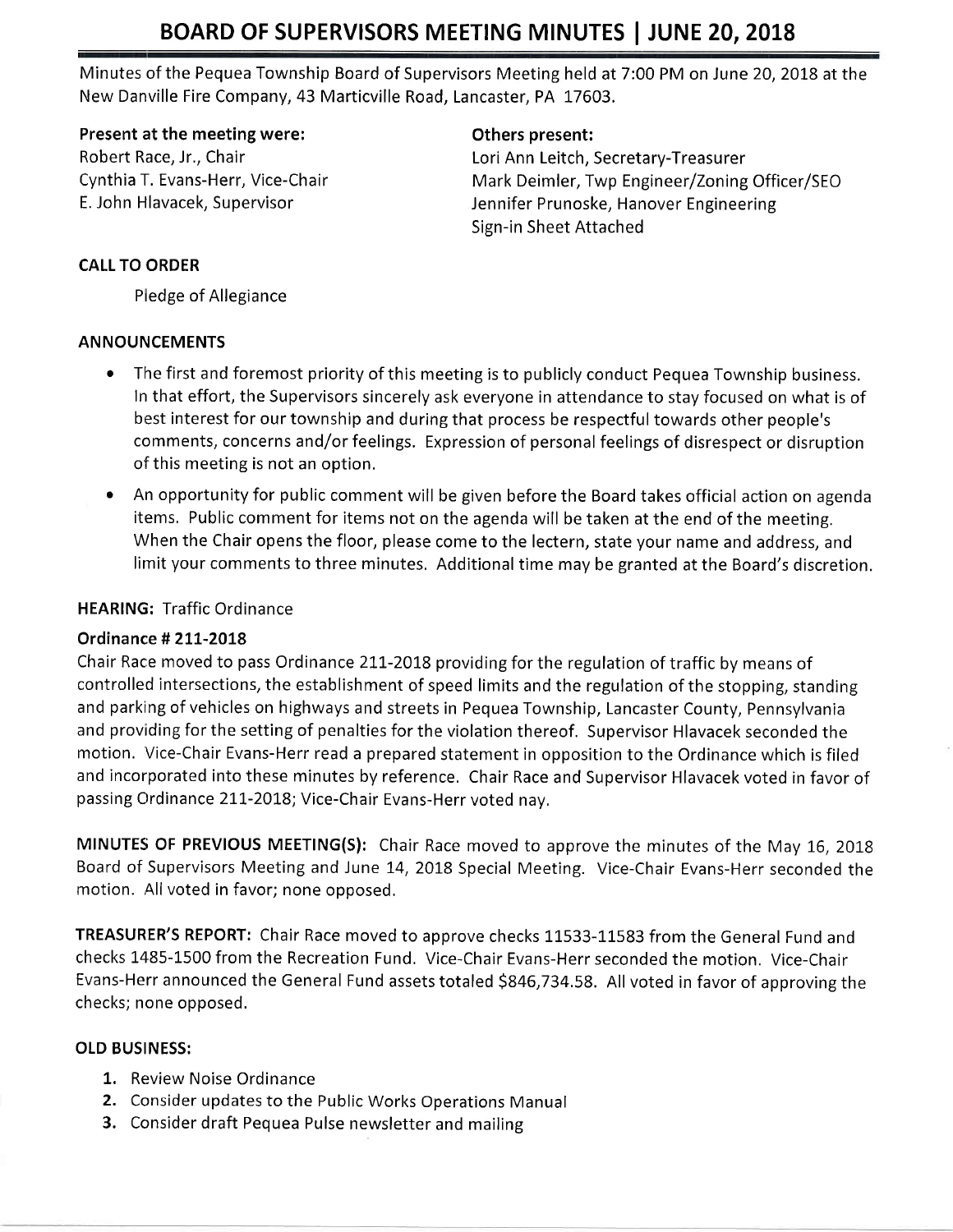- 4. Consider revisions to draft Personnel Policy
- 5. Consider improvements to Sprecher Road
- 6. Consider Summerfield street dedication
- 7. Consider disbursement of Fire Company Contributions
- 8. Consider proposal for duckweed management at Silver Mine Park Vice-Chair Evans-Herr moved to take no action on this item, Supervisor Hlavacek seconded the motion. All voted in favor; none opposed.

#### NEW BUSINESS:

1. Consider Improvements to the Storm Water System - Chair Race moved to authorize the Engineer to inspect various storm water concerns throughout the Township. Motion died due to lack of a second.

Vice-Chair Evans-Herr presented pictures of storm damage at Silver Mine Park and near the bridge on Silver Mine Road. Chair Race moved to authorize Hanover Engineering to apply for the permits necessary to repair the footbridge in Silver Mine Park, to armor the stream bed to stop fissuring in the hike and bike trail, and to remove trees from the gravel bar under the bridge on Silver Mine Road, Vice-Chair Evans-Herr amended the motion to authorize the Chair to sign the permit applications. Supervisor Hlavacek amended the motion to charge the permit expense to General Fund 446.313 Stormwater Engineering (MS4). Vice-Chair Evans-Herr seconded the amended motion. All voted in favor; none opposed.

Vice-Chair Evans-Herr described a storm water concern at Long Lane Acres. Water running from the state road to the east entrance of the development is causing residential flooding. Engineer Deimler explained the Township is not obligated to address the issue. Chair Race moved to authorize Hanover Engineering to inspect the area and provide recommendations to the Board of Supervisors. Vice-Chair Evans-Herr seconded the motion, All voted in favor; none opposed,

Engineer Deimler provided suggestions to remedy a problem with sump pump discharge on Candlewyck Court. Vice-Chair Evans-Herr moved to authorize the Engineer to notify the property owner of the Board's approval of a connection of the property owner's pipe to the Township's box at the property owner's expense. Chair Race seconded the motion. All voted in favor; none opposed.

Vice-Chair Evans-Herr asked when a pipe would be installed on Doe Run. Engineer Deimler strongly cautioned the Board against assuming responsibility for storm water issues in subdivisions that were planned at a time when storm water management wasn't what it is today. Supervisor Hlavacek moved to authorize the Township Engineer and Road Crew to inspect srorm water concerns and provide recommendations to the Board of Supervisors so projects can be budgeted, Chair Race seconded the motion. Vice-Chair Evans-Herr amended the motion to have all storm water complaints forwarded to the Board of Supervisors. Chair Race seconded the arnended motion.

Kimberly Frey of 29 whipporwill Drive shared pictures of flooding on her property. She asked if the farmer has a responsibility to control the water flowing from his property onto hers, perhaps by installing a swale. Engineer Prunoske replied water flows from higher to lower elevations. storms are getting bigger and more frequent. A swale would only push the problem; a complete analysis would need to be conducted to solve it.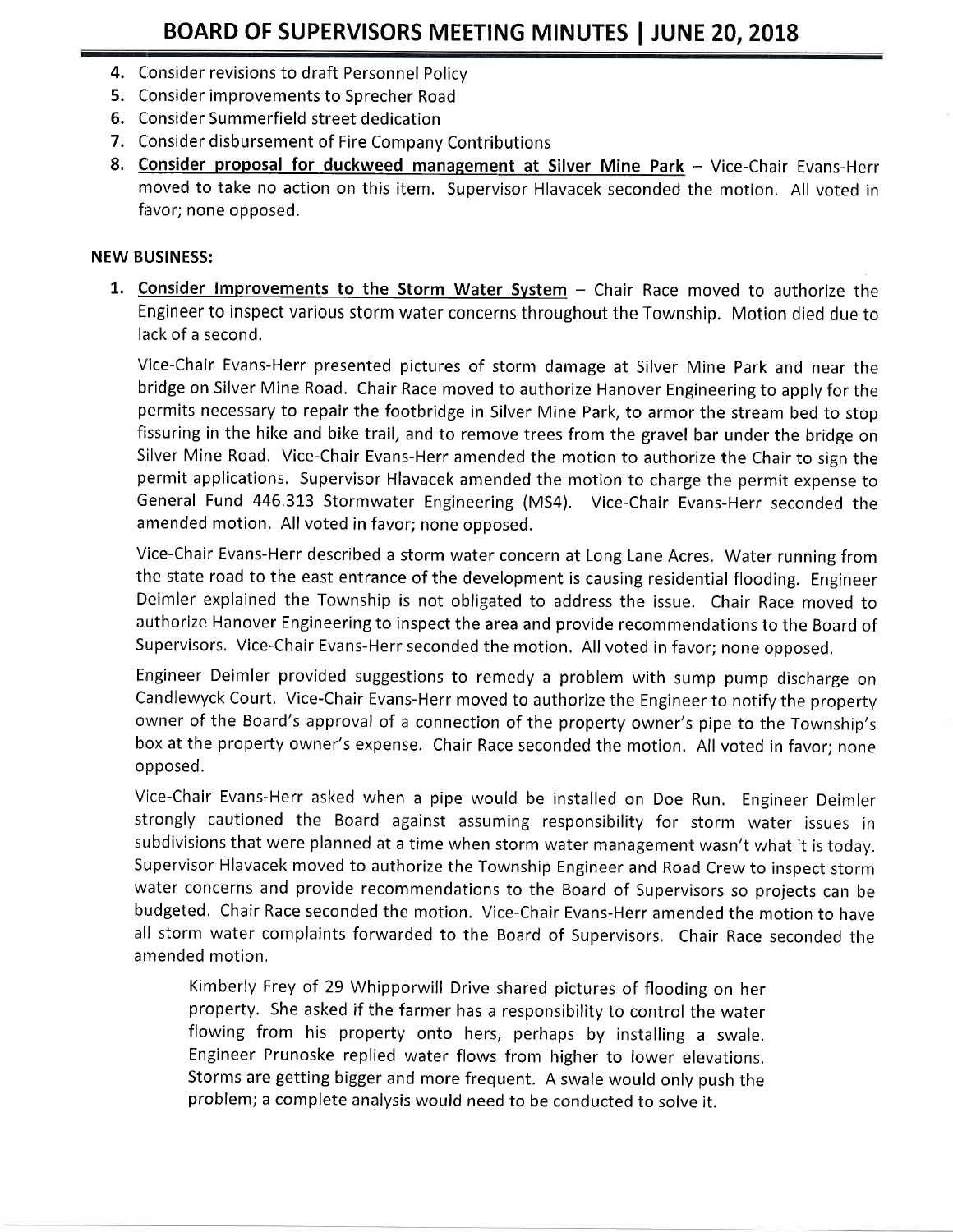Dominic Bernard of t4 Cobblestone Drive complained about storm water problems on his property, Engineer Deimler clarified the storm sewers in the streets are the Township's responsibility, but the Township is not obligated to upgrade an undersized storm system in an older development.

Becky Rudy of 12 Cobblestone Drive expressed concern about the standing water attracting mosquitoes and not being able to mow because the ground is constantly soft.

All voted in favor of the Township Engineer and Road Crew evaluating the storm water issues; none opposed,

**2. Consider Improvements to the Zoning Ordinance** – The Planning Commission recommended the Board of Supervisors delete the setback on fences and walls, delete a section regarding the screening of recreational vehicles, and amend definitions to prohibit short-term rentals.

> Jackie Johns of 23 Pine Lane stated Airbnb could be the rental of a room within a home, not necessarily the whole house, and Airbnb rentals are not subject to the same safety regulations as hotels.

> Ms. Johns also voiced opposition to deleting RV screening. She does not want to see a recreational vehicle parked on the street for an extended period of time. Toning Officer Deimler replied the Zoning Ordinance can not prohibit a legally registered and inspected vehicle from parking on the street. The current screening requirement is impractical.

Supervisor Hlavacek moved to authorize the Secretary to submit the proposed Zoning Ordinance amendment to the Lancaster County Planning Commission for their review and comment. Vice-Chair Evans-Herr seconded the motion. All voted in favor; none opposed.

- 3. Consider Well Isolation Waiver for 131 Marticville Rd Sewage Enforcement Officer Deimler explained the only available area to install an onlot septic system at 131 Marticville Road is less than L00 feet from the well, Vice-Chair Evans-Herr moved to approve the well isolation waiver for 131 Marticville Road as presented by the Sewage Enforcement Officer. Supervisor Hlavacek seconded the motion. All voted in favor; none opposed.
- 4. Consider Life Fellowship Church Escrow Reduction Chair Race moved to reduce the escrow held for the Life Fellowship Church Parking Lot Expansion by \$66,144.25 to establish a new amount equal to 57,850,00 as recommended by the Township Engineer. Vice-Chair Evans-Herr seconded the motion, All voted in favor; none opposed.
- 5. Discuss Hanover Engineering analysis of Herrville Rd Vice-Chair Evans-Herr moved to table this item while she continues to work with Representative Cutler's office and PennDOT, Supervisor Hlavacek seconded the motion. All voted in favor; none opposed,
- Bob May, the Executive Director of Lancaster EMS (LEMSA) and representatives from neighboring townships. A follow-up meeting is scheduled for August. Vice-Chair Evans-Herr moved to designate Lancaster EMS as the primary ambulance service provider for Pequea Township and authorize the Secretary to notify Lancaster County Wide Communications. Motion died due to 6. Consider changing Primary Ambulance Service Provider - Chair Race attended a meeting with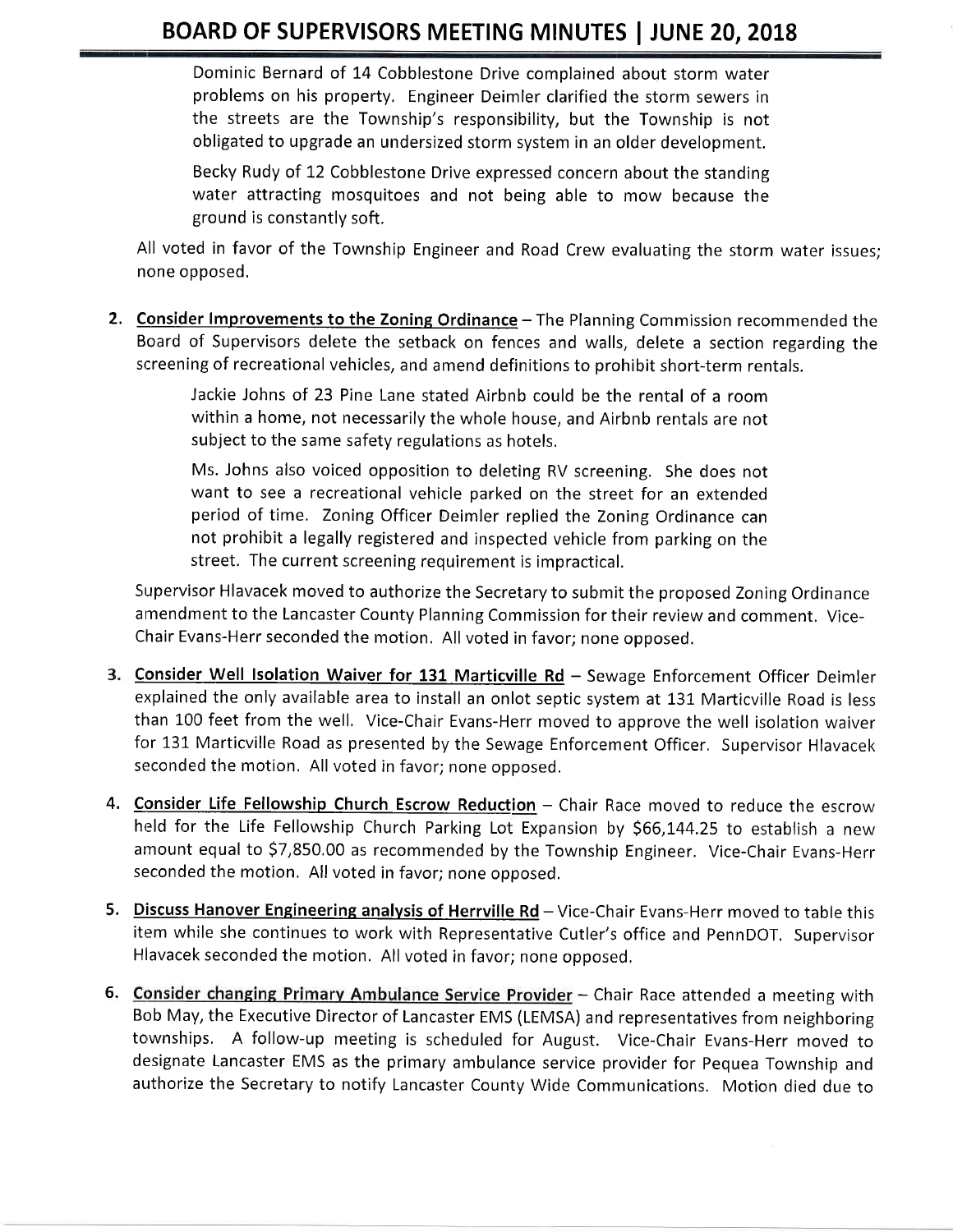lack of a second. Chair Race moved to table this item until after the August meeting. Supervisor Hlavacek seconded the motion.

Dawn Ray of 5L Carriage House Drive, a Lancaster EMS employee, claimed LEMSA is already responding to most of the calls in Pequea Township.

Ms. Johns said her subscription to Susquehanna Valley EMS does her no good because their ambulance is not providing service.

Christian Larrick of 508 Long Lane encouraged the Board of Supervisors to recognize LEMSA due to their responsiveness and superior skill level.

Following a brief discussion, Chair Race withdrew his motion, Vice-Chair Evans-Herr moved to designate Lancaster EMS as the primary ambulance service provider for Pequea Township and authorize the Secretary to notify Lancaster County Wide Communications. Supervisor Hlavacek seconded the motion. All voted in favor; none opposed.

- 7. Consider PennDOT Winter Maintenance Agreement Vice-Chair Evans-Herr moved to approve the PennDOT Winter Maintenance Agreement as presented. Supervisor Hlavacek seconded the motion. All voted in favor; none opposed.
- 8. Consider finalization of the Southern Regional Police Commission's October 26, 2017 weapons transaction - Vice-Chair Evans-Herr moved for Pequea Township to finalize the transaction of the Southern Regional Police Commission's October 26,2017 meeting and for the proceeds of the trade-in of six handguns be deposited in the Police Commission's bank account. Supervisor Hlavacek seconded the motion, All voted in favor; none opposed.
- 9. Consider audit of Township weapons and ammunition by the Board of Auditors Chair Race moved to authorize the Board of Auditors to audit the Township weapons and ammunition and be compensated at a rate of S10/hr plus mileage and expenses. Vice-Chair Evans-Herr seconded the motion. All voted in favor; none opposed.
- 10. Consider authorizing RKL (CPA firm) to perform Phase II of the audit of the 2010-2016 financial records of the Southern Regional Police Commission  $-$  Vice-Chair Evans-Herr moved to authorize RKL LLP to perform Phase ll of the audit of the 2010-2016 financial records of the Southern Regional Police Commission. Supervisor Hlavacek seconded the motion,

Ben Vonderheide, a Conestoga Township resident, inquired if the results of the audit will be available to the public. Vice-Chair Evans-Herr replied it is <sup>a</sup> part of a criminal investigation, so she does not believe it will be a public document,

Mr. Vonderheide confirmed the audit is in furtherance of the investigation of former Chief of Police John Fiorill and the Southern Regional Police Department.

Vice-Chair Evans-Herr responded affirmatively when Mr. Vonderheide asked if Phase 1 findings warranted moving to Phase 2.

All voted in favor of authorizing Phase ll of the audit; none opposed.

11. Consider authorizing RKL (CPA firm) to release the Southern Regional Police Commission computer and files in their possession to the Pennsylvania State Police - Vice-Chair Evans-Herr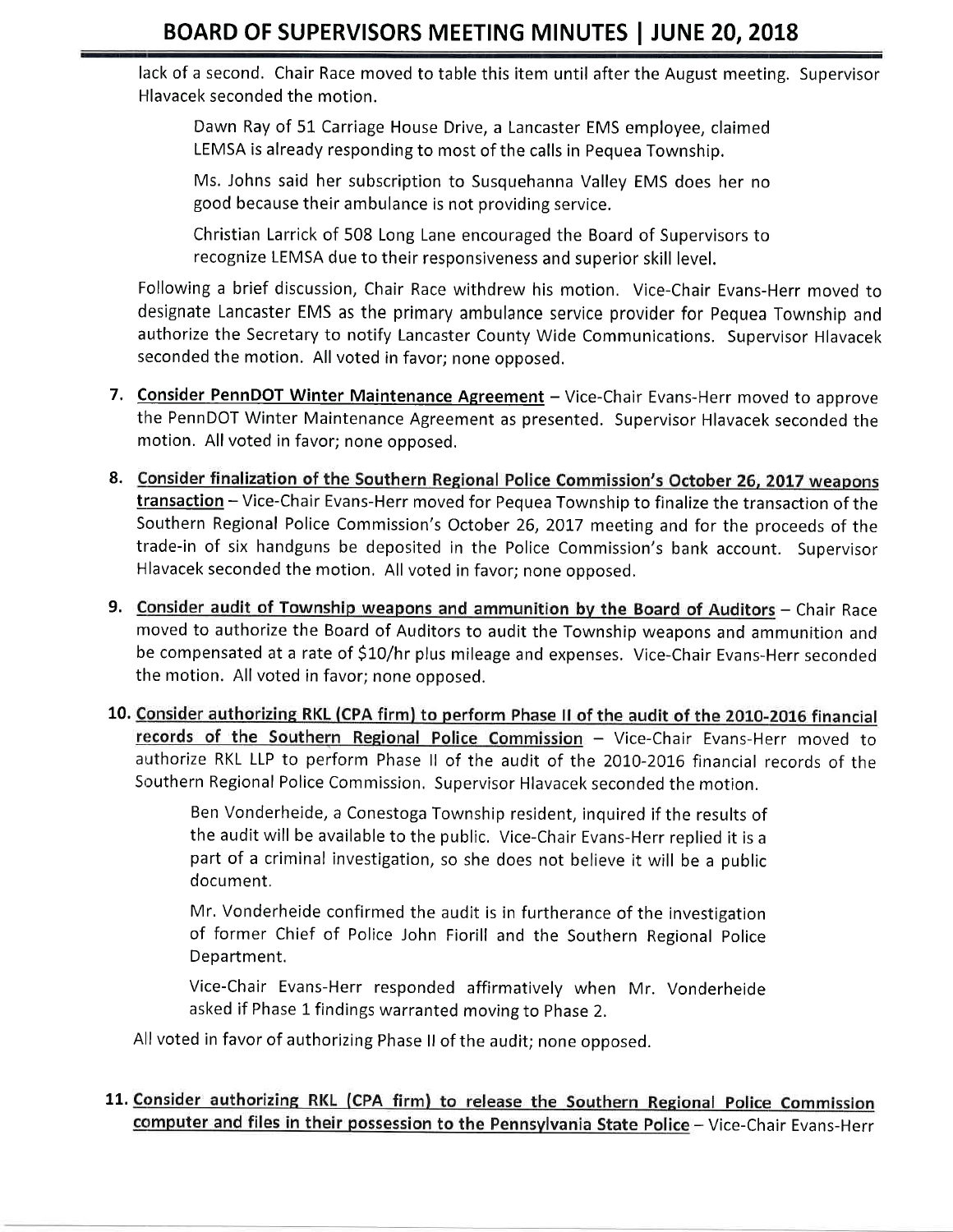moved to authorize RKL LLP to release the Southern Regional Police Commission computer and files in their possession to the Pennsylvania State Police. Chair Race seconded the motion. All voted in favor; none opposed.

- 12. Accept resignation from Park and Recreation Board Chair Race moved to accept the resignation of Miranda Hunsberger from the Park and Recreation Board and authorize the Secretary to send a letter of appreciation for her service. Vice-Chair Evans-Herr seconded the motion. All voted in favor; none opposed.
- 13. Consider appointment to Park and Recreation Board Supervisor Hlavacek moved to appoint Bruce Evans to the Park and Recreation Board to fill the term ending January 4,2021,. Chair Race seconded the motion. All voted in favor; none opposed.
- 14. Consider installing life preservers at ponds in Silver Mine Park Supervisor Hlavacek moved to authorize the purchase and installation of three life preservers at the ponds in Silver Mine Park for a cost not to exceed S2,500.00. Vice-Chair Evans-Herr seconded the motion. All voted in favor; none opposed.
- 15. Consider replacing fence posts at Silver Mine Park Supervisor Hlavacek moved to authorize the purchase and installation of fence posts at Silver Mine Park at an estimated cost of \$1,714.00. Chair Race seconded the motion. All voted in favor; none opposed.
- 16. Consider purchasing a used golf cart for Silver Mine Park Supervisor Hlavacek moved to authorize the purchase of a used golf cart for Silver Mine Park at a cost not to exceed \$S,O0O.OO. Vice-Chair Evans-Herr seconded the motion. Chair Race does not believe a golf cart will be durable enough. Vice-Chair Evans-Herr and Supervisor Hlavacek voted in favor of purchasing <sup>a</sup> golf cart; Chair Race voted nay.
- 17. Consider advertising and hiring seasonal part-time Public Works employees for Silver Mine Park - Employment applications were received from Quintin Flanders and Cynthia Evans-Herr.

Tim Weaver of 722 Baumgardner Road worked with Ms. Evans-Herr as <sup>a</sup> volunteer at the park, and he has the highest confidence in her.

Mr. Weaver also recommended hiring Mr. Flanders who has completed community service at Silver Mine Park, but availability may be an issue.

Supervisor Hlavacek moved to table the item until after the union election of the non-uniformed employees. Chair Race wants to meet with Mr. Flanders before making a decision. He seconded the motion to table this. All voted in favor; none opposed.

#### REPORTS/UPDATES:

Southern Regional Police Department - Report on File

Pequea Township Road Crew - Report on File

Lancaster County Inter-Municipal Committee - No Update

Suburban Lancaster Sewer Authority - Representative's Update

Zoning/Code Enforcement Officer - Report on File

Pequea Township Zoning Hearing Board - The Zoning Hearing Board met on June 5, 2018 for further findings on remand of the Court of Common Pleas of Lancaster County to determine whether the variance requested by Thomas Schelling pursuant to Section 1403.11.A.1.b of the Pequea Township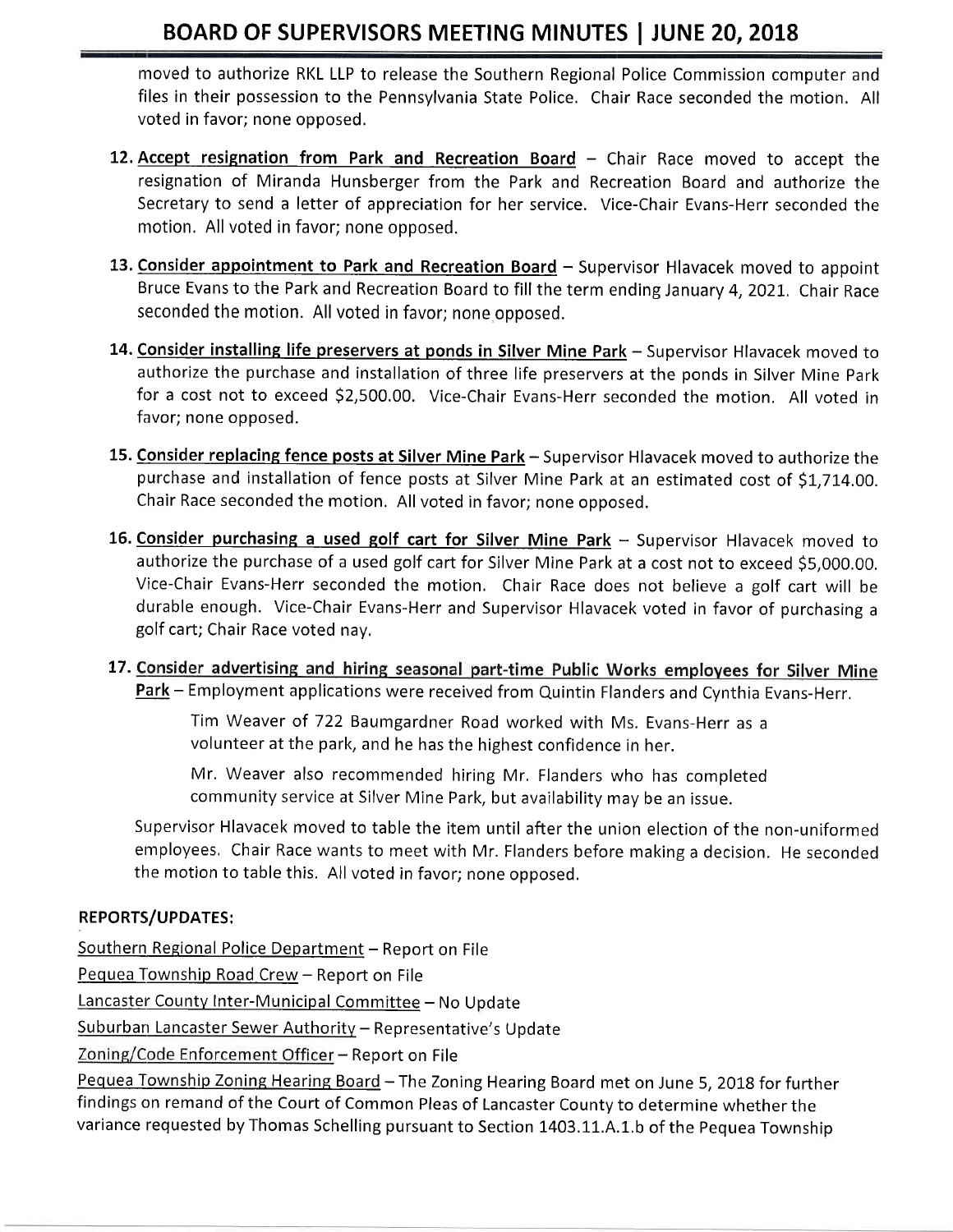Zoning Ordinance for the construction of a structure exceeding maximum building height at the property located within the Agricultural Zoning District at 330 Baumgardner Road, Willow Street, PA 17584 is a de minimis variance. They will reconvene on August 7, 2018 for further review.

Pequea Township Planning Commission - At their meeting on May 30, 2018, the Planning Commission discussed possible improvements to the Zoning Ordinance,

Pequea Township Park and Recreation Board - At their meeting on June 13, 2018, the Park and Recreation Board discussed hosting a performance in the park, stormwater damage, fence post replacement, and Wildlife Habitat signage.

#### PUBLIC COMMENTS:

Public comment for items not on the agenda will be taken at this time,

Dennis Harding of 44 Cobblestone Drive would like to participate in the National Night Out on August 7, 2018 to promote community involvement.

Vice-Chair Evans-Herr moved to add the consideration of participating in National Night Out to the agenda. Supervisor Hlavacek seconded the motion. All voted in favor; none opposed.

Consider authorizing participation in National Night Out on August 7, 2018 - Vice-Chair Evans-Herr moved to authorize the Manchester Village neighborhood to sponsor the Night Out on August 7, 2018. Chair Race seconded the motion. All voted in favor; none opposed.

Ms. Johns inquired if a police officer was hired during the Special Meeting held June 14, 2018. Vice-Chair Evans-Herr replied those meeting minutes were approved,

Ms. Johns then verified the Pequea Township Road Crew report is on file.

Rob Reidenbach of 330 Pleasant View Drive thanked Supervisor Hlavacek and Chair Race for supporting the residents of Willow Gardens and restoring their rights as property owners,

#### ADJOURNMENT

Chair Race adjourned the meeting at 9:29 PM.

Respectfully Submitted,

Lori Ann Leitch, Secretary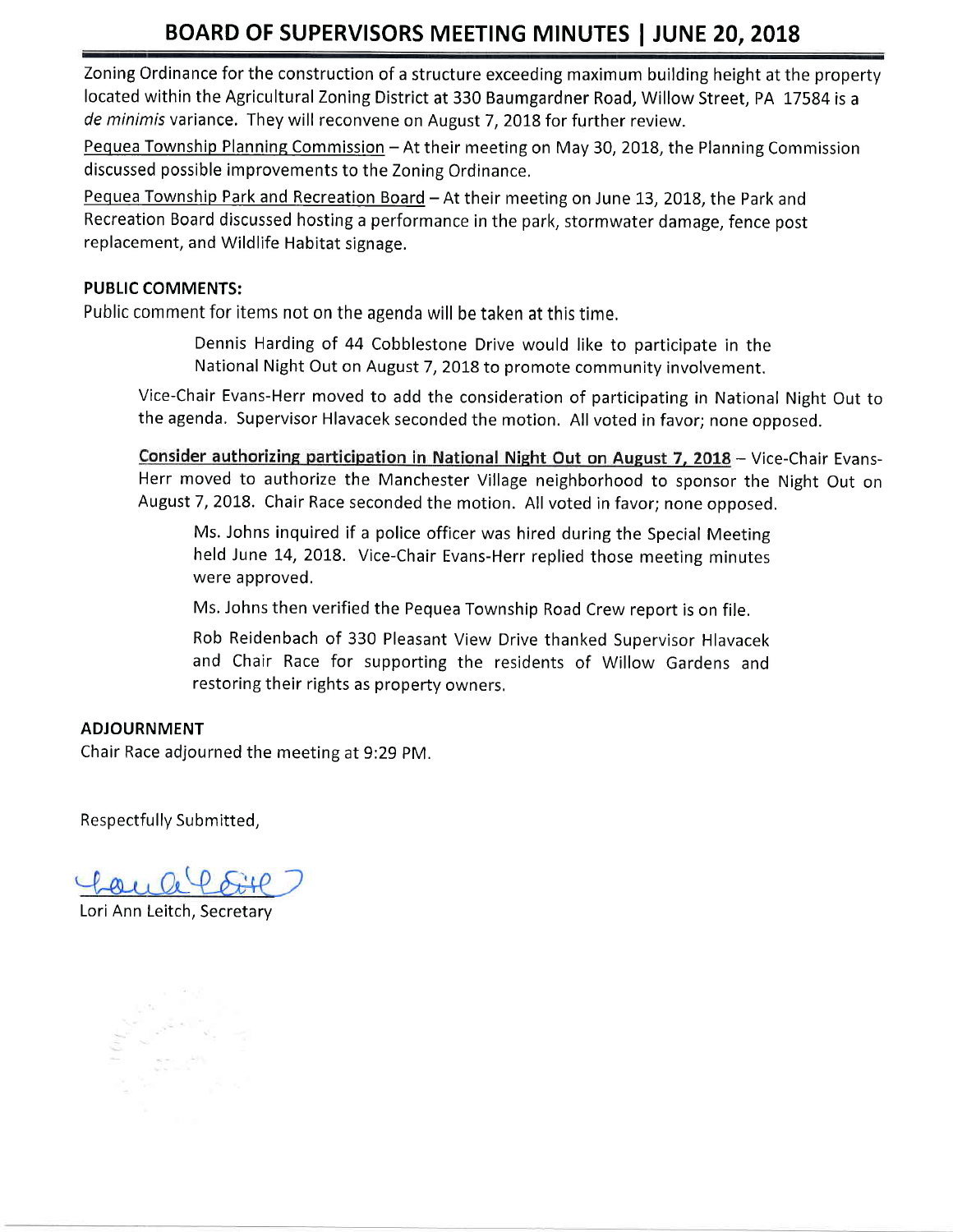ln July of 2016 the Board of supervisors took up the matter of public safety in the Willow Gardens Subdivision. The improvements made to the infrastructure were done so for the health, welfare and public safety of Pequea Township as set forth in the 2nd Class Township Code. I stand by the unanimous decisions rendered at that time as fulfilling the duties of my office and must cast a nay vote for the amended Traffic Ordinance.